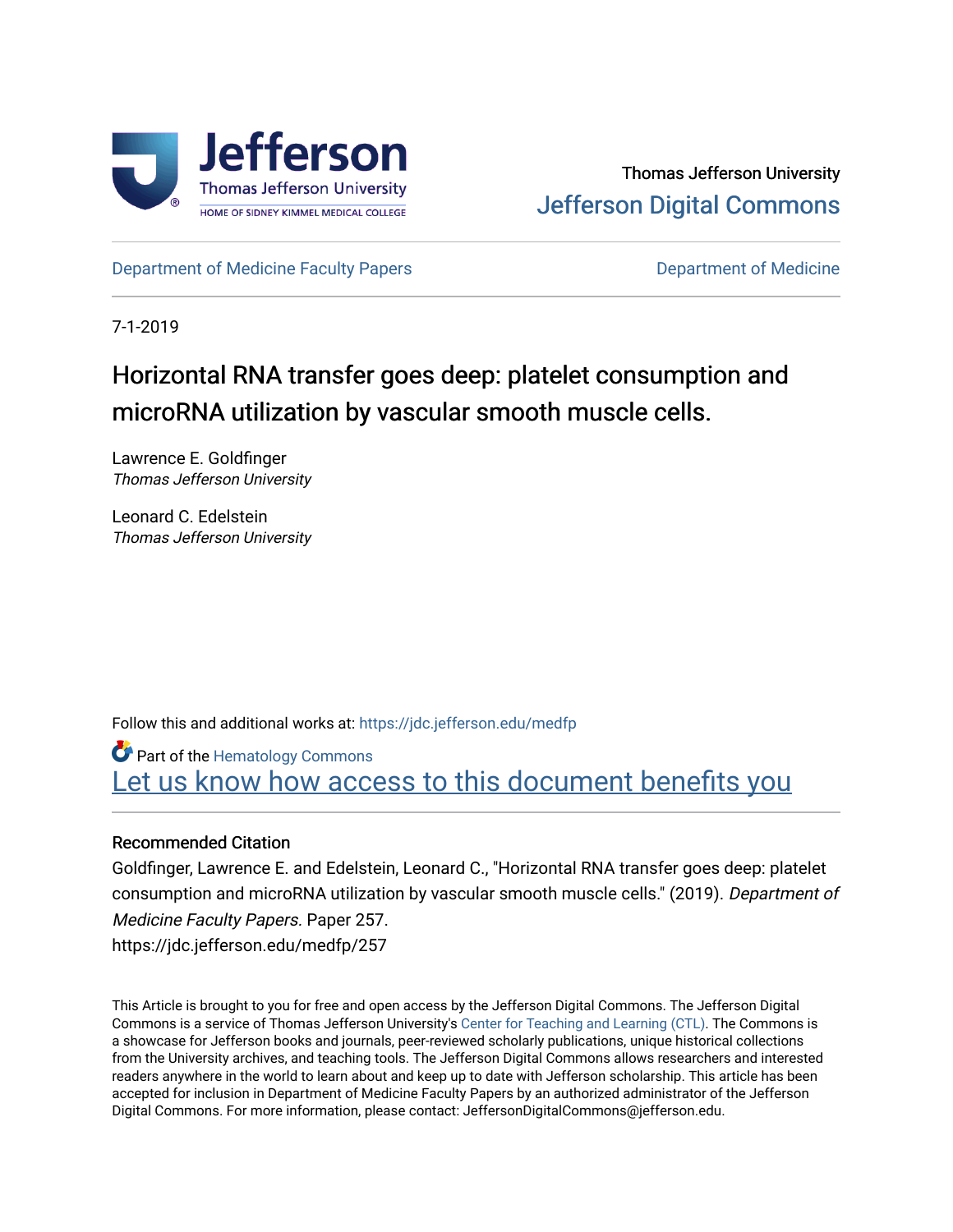**Horizontal RNA transfer goes deep: platelet consumption and miRNA utilization by vascular smooth muscle cells**

**Short Title: Neighborhood Watch Article on Zeng et al.**

Lawrence E. Goldfinger and Leonard C. Edelstein

Cardeza Foundation for Hematologic Research, Department of Medicine, Thomas Jefferson

University, Philadelphia, PA, USA

Correspondence:

Leonard C. Edelstein, Ph.D. Cardeza Foundation for Hematologic Research, Department of Medicine, Thomas Jefferson University 1020 Locust Street, Suite 394 Philadelphia, PA 19107 Tel: +1-215-955-1797 E-mail: leonard.edelstein@jefferson.edu.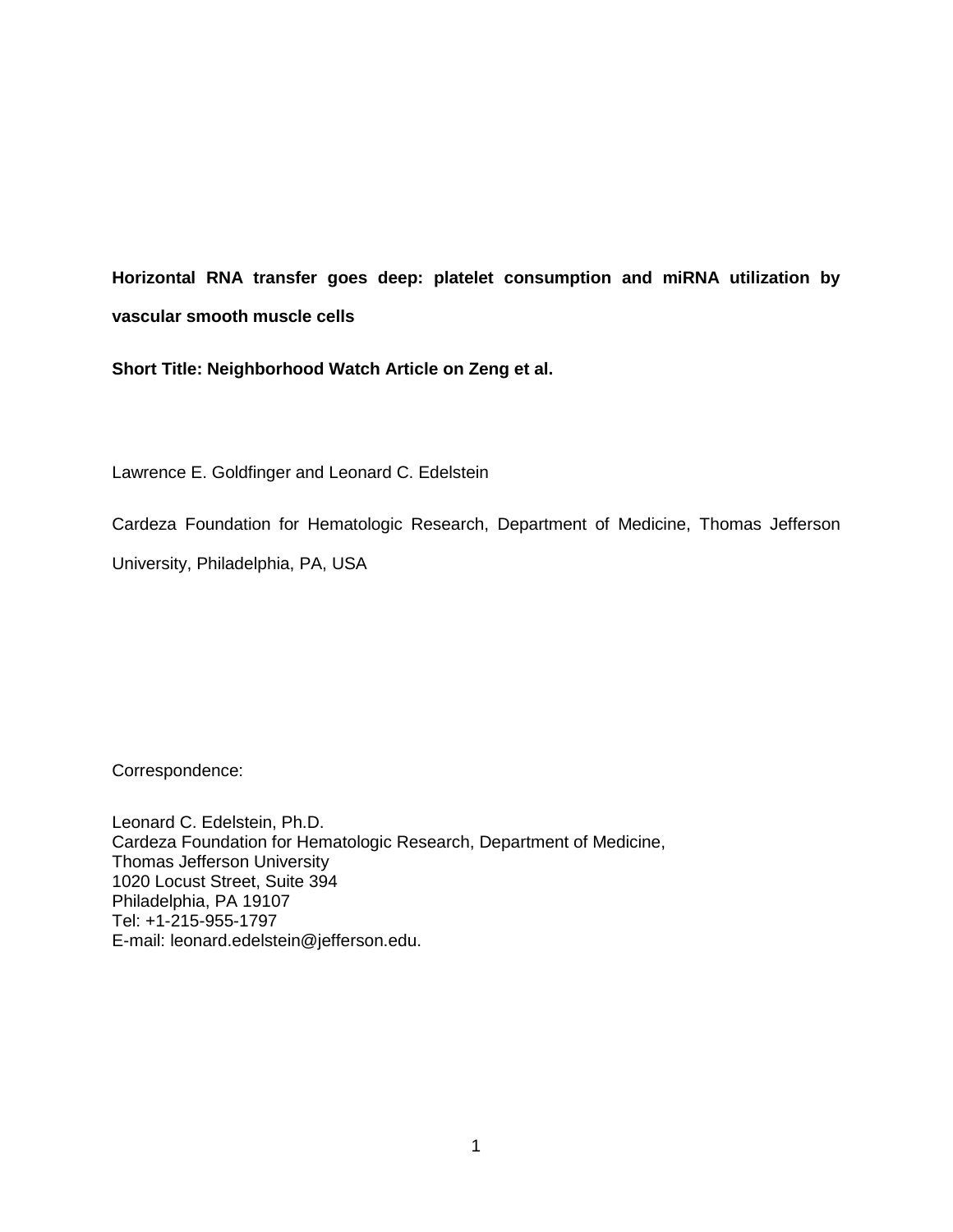## *Introduction*

MicroRNAs (miRNAs), short non-coding RNAs that repress translation of cognate sequence-matched mRNAs through multiple mechanisms, are established as both important regulators and key biomarkers of cardiovascular function. miRNAs have been shown to modulate gene expression resulting in altered development and/or functional responses in every type of vascular cell. miRNAs also circulate in plasma, either complexed to lipoproteins or contained within extracellular vesicles. Circulation of miRNA enables its functionality both as biomarkers for altered gene expression to indicate and describe pathological conditions, and as mediators of horizontal gene transfer between vascular cells in autocrine or paracrine fashion. miRNAs are well-suited to these roles due to their relatively long half-life (~5 days) that can support long-term gene regulation in distal cells. Horizontal transfer of intercellular RNA extends the reach of miRNAs beyond their cell of origin and adds new dimensions to gene regulation *in vivo*. Horizontal miRNA transfer may be of particular relevance in post-mitotic and senescent vascular cells, in which modulation of gene expression by miRNAs can affect cellular activation in acute or chronic settings. In particular, platelets are highly enriched in miRNAs, and platelets are emerging as major sources and transfer hubs mediating miRNA exchange in blood. Platelet-derived microvesicles (PMVs) constitute a major fraction of plasma MVs, and these structures have been shown to deliver platelet miRNAs to other vascular and extravascular cells in multiple contexts. Moreover, phagocytosis of intact platelets has been demonstrated in several vascular cell types including endothelial cells, neutrophils and monocytes, providing yet another opportunity for miRNA exchange by engulfment of whole platelets. The mechanisms, cellular and molecular targets, and functional outcomes of horizontal transfer of platelet miRNAs are an active area of investigation. Most recently, Zeng *et al.* reported a new cellular target of platelet miRNAs: vascular smooth muscle cells (VSMCs) *in vitro* following co-incubation with platelets, and *in vivo* following wire injury to the femoral artery in mice, with effects on VSMC injury response [1]. Even more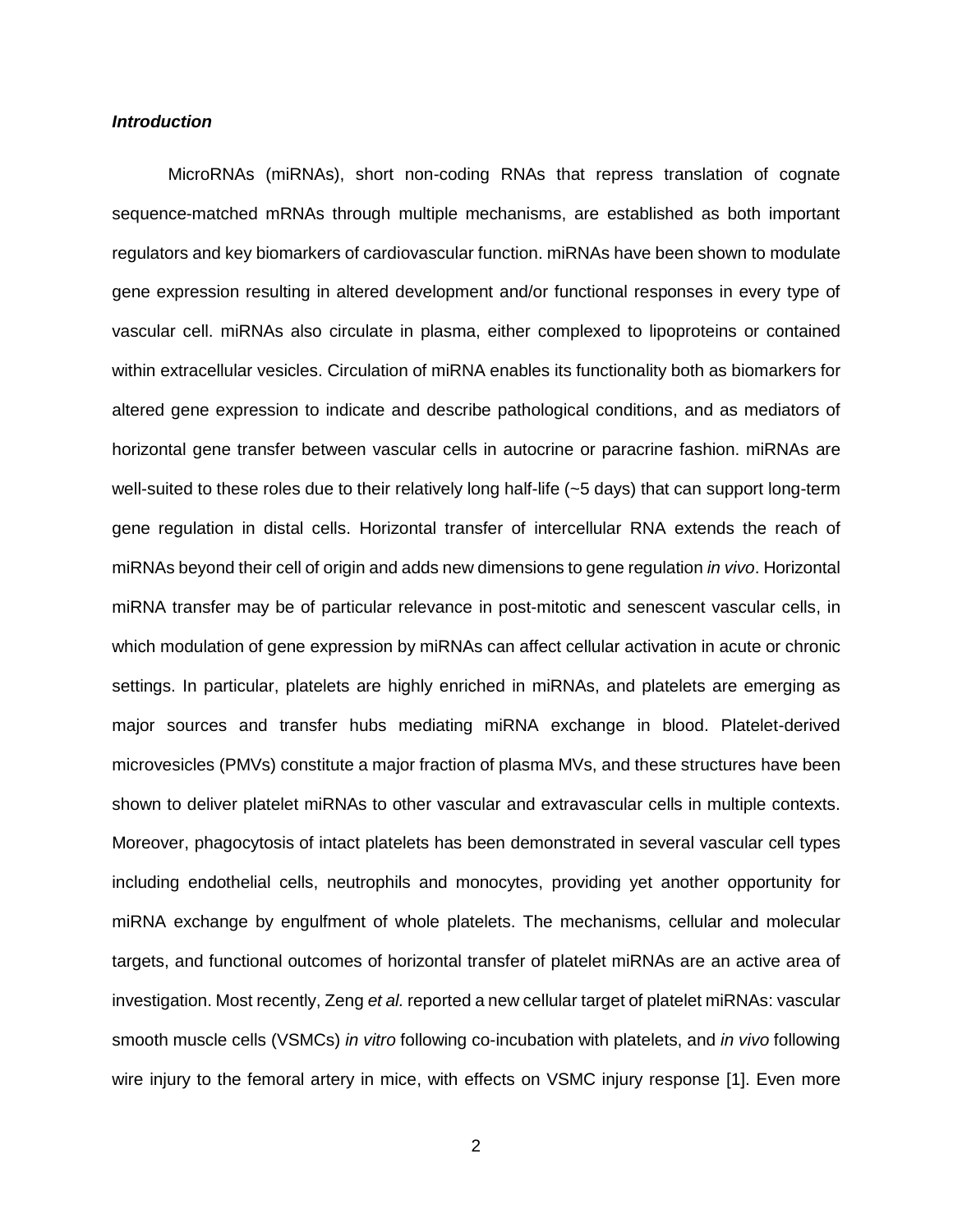surprising is the apparent engulfment of intact platelets by vascular smooth muscle cells, representing not only exchange of genetic material, but exchange of complex cellular content between these vascular cells.. In this Neighborhood Watch, we discuss the background, implications, unanswered questions, and future perspectives of this study.

# *Platelet RNA transfer*

The recent report by Zeng *et al.* [1], builds upon an exciting area of research in the cardiovascular field: the ability of platelets to modulate other cells in contact with the blood by transferring (mi)RNAs, which then modulate the physiology of the recipient cells. This ability to transfer RNAs was first reported in 2012, when the delivery of mRNAs in platelet-like particles from the Meg01 cell line to human umbilical vein endothelial cells (HUVECs) and the THP-1 monocytic cell line was described. In addition, after transfusion of wildtype platelets into *TLR2* deficient mice, *TLR2* mRNA was detected in the peripheral blood mononuclear cells (PBMCs), suggesting *in vivo* mRNA transfer [2]. The following year, Laffont *et al.*, reported that PMVs contain functional Ago2:miR-223 complexes which could be transferred to HUVECs, leading to down-regulation of the levels of *FBXW7* and *EFNA1* mRNAs [3]. In the subsequent years, PMV delivery of miRNAs to many cell types in culture was reported, including hepatocellular carcinoma cells, macrophages, lung epithelial cells, natural killer cells, and VSMCs [4]. Utilizing metabolically labeled megakaryocyte/platelet RNAs, we recently demonstrated transfer of platelet RNA to heterologous cells *in vivo.* We observed the delivery of multiple platelet-derived miRNAs including miR-24 and miR-223 to lung carcinoma cells in ectopic solid tumors *in vivo*, leading to miR-24 dependent tumor growth suppression. This effect was abrogated in the platelet thrombin receptor PAR4-null mouse, which harbor 50% fewer plasma-borne PMVs compared to wildtype, and was restored by PMV transfusion, demonstrating the dependence on PMVs for this process [5]. Zeng *et al.*, builds upon this background by demonstrating *in vivo* transfer of miR-223 to VSMCs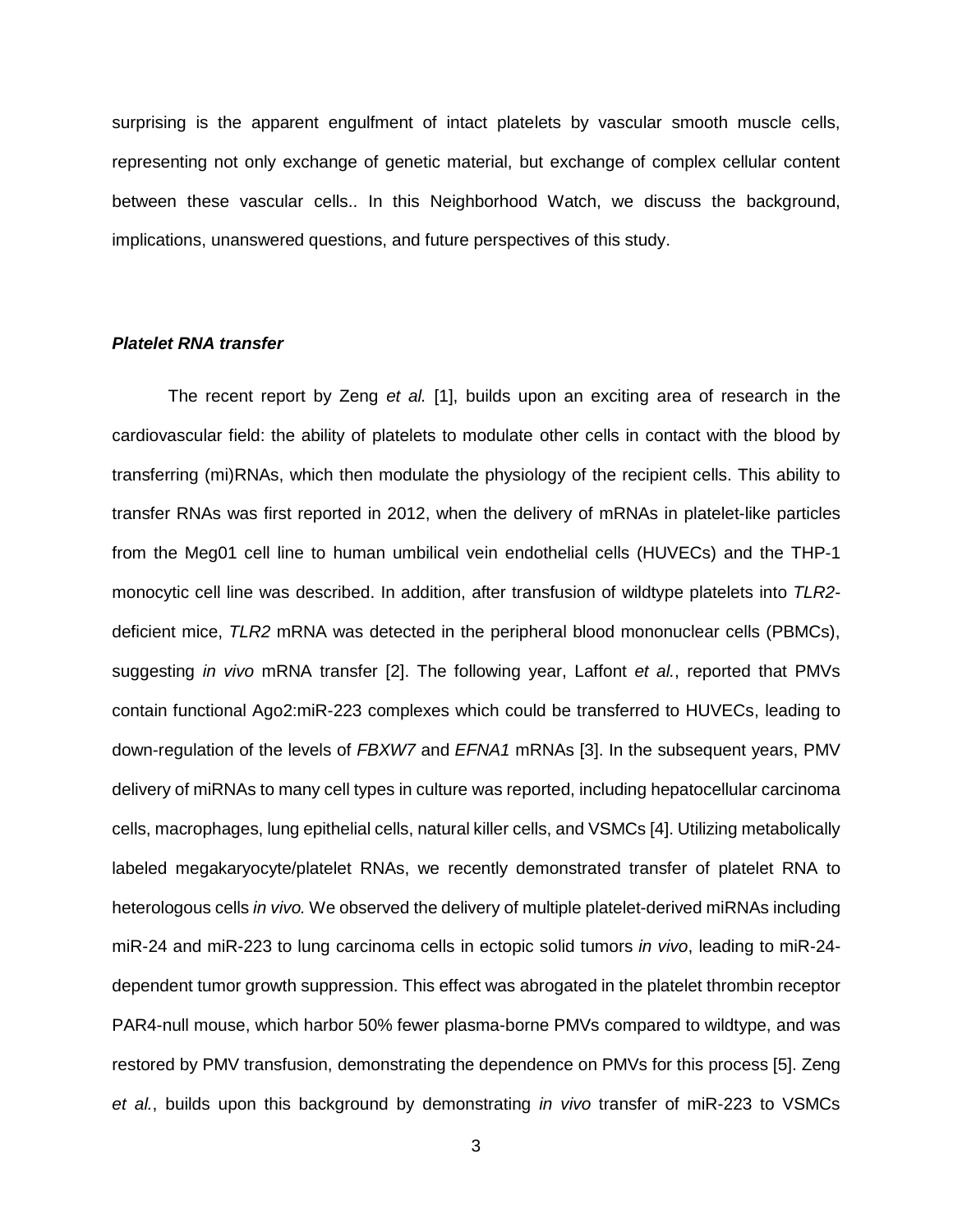following endothelial denudation. They further report the engulfment of whole, activated platelets by VSMCs *in vitro*, and *in vivo* at the site of mechanical injury to the femoral artery in mice, and they relate these phenomena to subsequent inhibition of neointimal hyperplasia.

## *miR-223 and cardiovascular disease*

miRNA-223 is the most abundant microRNA present in platelets, and thus there has been much interest in studying its roles in cardiovascular function and disease. In one of the first studies describing the miRNA content of platelets, Landry *et al.*, identified miR-223-containing Ago2 complexes in human platelets and demonstrated that miR-223 could regulate the expression of *P2RY12*, the mRNA that encodes the platelet specific adenosine diphosphate (ADP) receptor, P2Y<sup>12</sup> [6]. While deletion of *miR-223* had no effect on *in vitro* assays of platelet function, Wang *et al.*, demonstrated that miR-223-deficient mice had prolonged occlusion times in a model of photochemical-induced carotid thrombosis[7, 8], confirming a major role for platelet miRNAs, in particular miR-223, in platelet reactivity *in vivo*. Interestingly, WT platelets or PMVs transfused into miR-223 $\frac{1}{2}$  mice were able to restore occlusion times and lowered arterial expression of IGF-1R - a miR-223 target - at the site of injury, suggesting delivery of miR-223 to cells of the vessel wall [8].

Because of its abundance, miR-223 has also been utilized as a biomarker for platelet function, cardiovascular disease, and diabetes (Reviewed in [9]). Due to its ability to regulate the level of  $P2Y_{12}$ , there have been several studies reporting that low levels of miR-223 are associated with enhanced platelet function in patients using the anti-P2Y12 drug clopidigrel[10]. Lower circulating miR-223 levels have also been associated with diabetes [11] and with increased myocardial infarction risk [12]. The inverse relationship between miR-223 levels and platelet reactivity and its contributions to cardiovascular disease risk is consistent with the finding of Zeng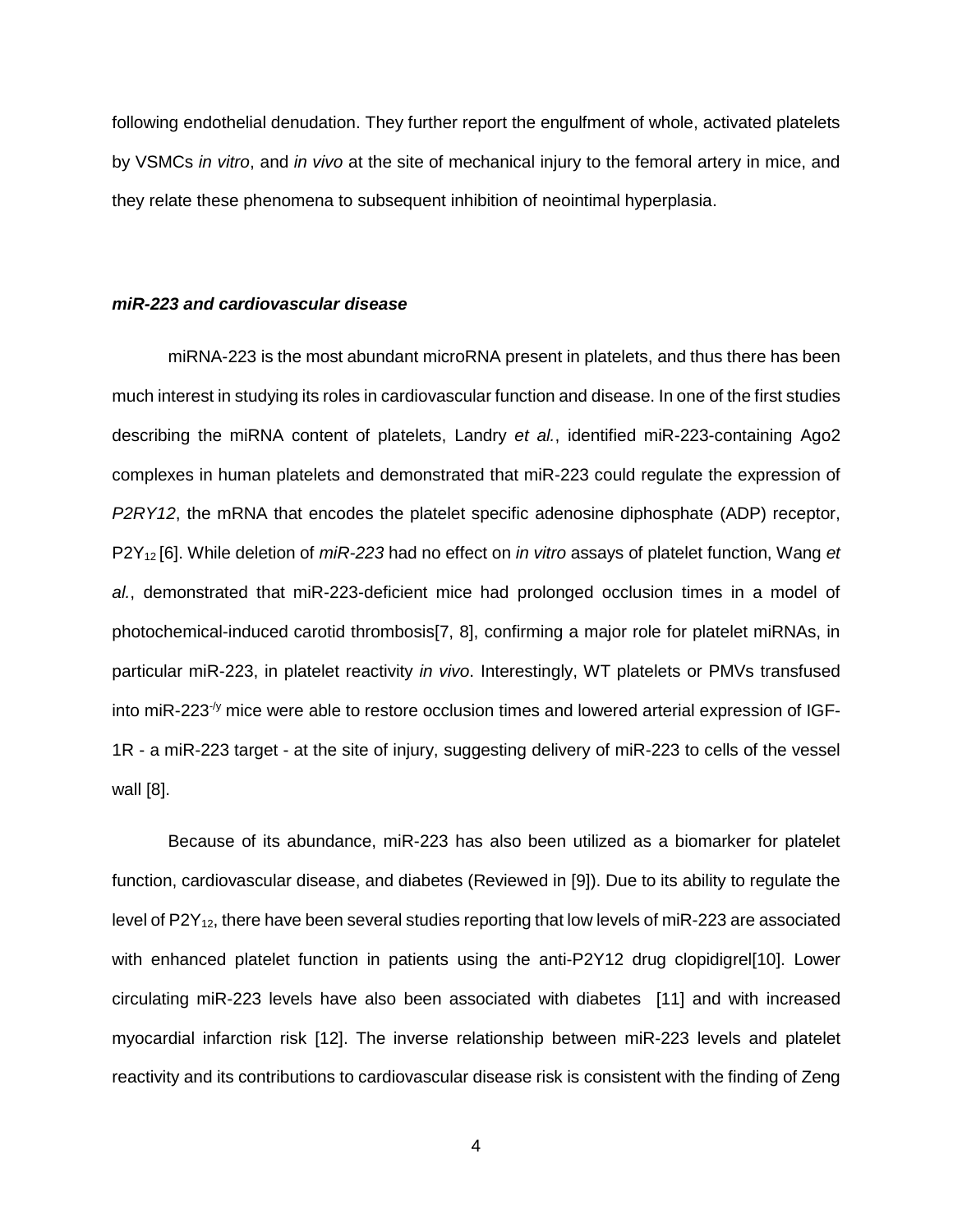*et al*., in which miR-223-deficient mice exhibit increased intimal hyperplasia in response to vascular injury, correlating with increased thrombotic risk.

## *Unanswered questions and challenges*

One of the most significant challenges in understanding the effects of horizontal miRNA transfer is isolating the causes: are effects due to the exchanged miRNA, or to exposure of the target cells to other properties of the delivery vehicle? Add to this the question of whether delivery vehicles themselves are a singular species, and the challenge becomes even greater. In the study from Zeng *et al.*, miRNAs appear to be delivered by whole, internalized and activated platelets, although close inspection of the images suggests that a large portion of the internalized material in VSMCs consists of PMVs, platelet exosomes, or platelet fragments. Enrichment of PMVs following platelet activation *in vitro*, and near a damaged vessel where platelets are becoming activated *in vivo*, would be expected, and PMV uptake by heterologous cells and subsequent miRNA transfer from PMVs has been demonstrated in many contexts. Moreover, at least some of the internalized platelets in VSMCs appear granulated, suggesting that VSMCs may take up platelets at a range of activation states. A related question is the source of whole platelets for uptake by exposed VSMCs at sites of vascular damage: are the VSMCs internalizing activated platelets directly from the induced thrombus at the injury site or from circulation? The persistence of platelet-expressed GFP in the intimal zone seven days after injury could indicate deposition of new platelet material during or after thrombus clearance. Ongoing platelet or PMV uptake may also provide fresh sources of miRNAs, and this in turn could account for long-term effects on neointimal hyperplasia. Altogether, the relative contributions of PMVs and platelets to miRNA transfer to VSMCs in the context of vascular injury, the nature of the platelets involved, and potentially distinct or compound effects over time, await further study.

There are alternative explanations for the observations reported by Zeng. et al. Activated platelets are well known to contribute to neointimal hyperplasia, and in particular  $P2Y_{12}$  has been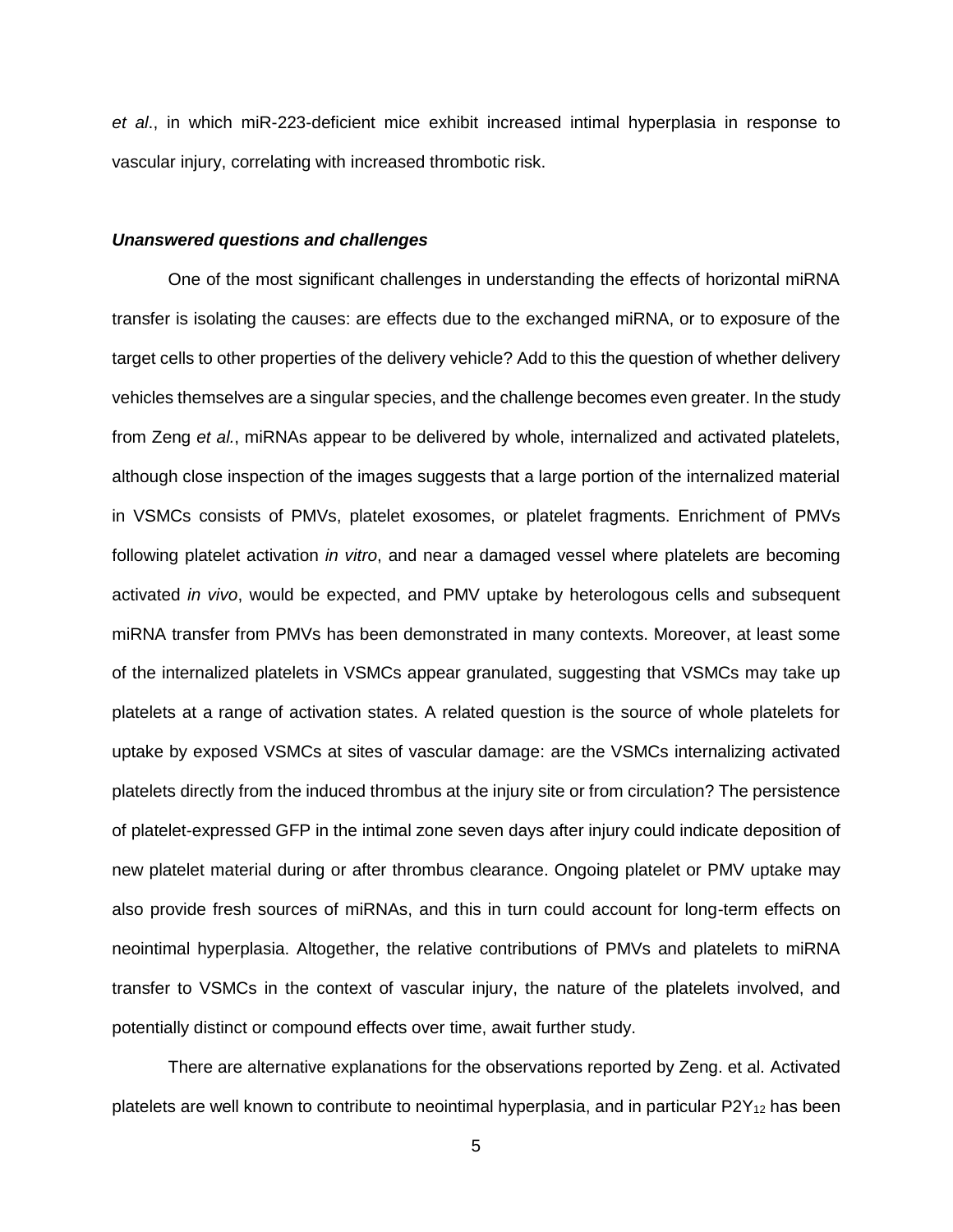strongly implicated: hyperplasia in mice is substantially suppressed both by  $P2Y_{12}$  deletion and by treatment with ticagrelor, a  $P2Y_{12}$  inhibitor, suggesting a critical role for platelet activation [13, 14]. Whether exposed VSMCs are reacting to releasates from activated platelets in plasma, as well as reacting to phagocytosed platelets apart from their miRNA cargo, remains to be determined.

The authors hone in on miR-223, a miRNA highly enriched in platelets but also expressed in other cells, and shown previously to be internalized from the circulation by VSMCs, leading to growth inhibition [15]. Plasma miR-223 in healthy human donors was also shown to be predominantly contained in extracellular vesicle (EV)-free ribonucleoprotein complexes, and only partially contained in MVs or exosomes [16]. Thus, effects of miR-223 depletion, including global knockout or a background of induced diabetes mellitus, may reflect direct loss of blood-derived miR-223 in VSMCs independent from platelets as a source. As  $P2Y_{12}$  is a miR-223 target, miR-223 may inhibit neointimal hyperplasia through multiple pathways including direct modulation of platelet activation by  $P2Y_{12}$  knockdown in megakaryocytes and platelets, as well as effects on VSMCs.

The mechanisms of platelet uptake, miRNA transfer and utilization by the VSMCs are unknown. How VSMCs, beneath a thick intima in large arteries, become exposed directly to large plasma-borne cellular material following endothelial denudation is not clear, and to our knowledge phagocytic properties of VSMCs have not previously been described. Another question is how the encapsulated miRNAs, apparently entrapped in the endosome/lysosome system in VSMCs, are exposed to target cell mRNAs in the cytosol to regulate translation. Further studies with antibody-based labeling or live imaging of the platelet-encompassing compartments will go a long way towards mapping the trafficking patterns and the ultimate fates of internalized platelets or PMVs and may suggest modes by which released miRNAs can escape lysosomal RNase digestion.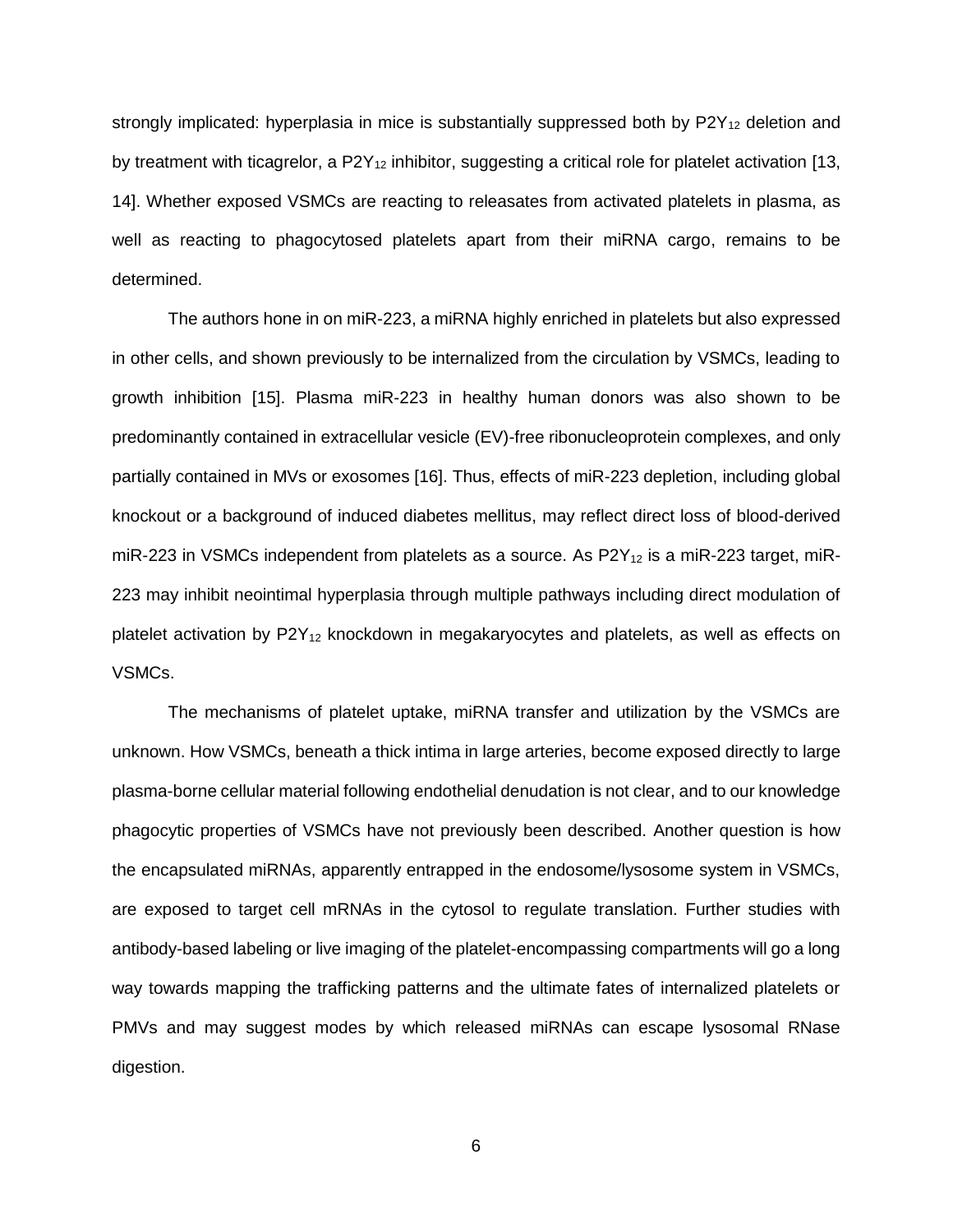#### *Future perspectives*

The relevance of RNA to short-lived anucleate platelet biology was and continues to be an open question. Platelet RNAs can serve as biomarkers of disease, as indicators of megakaryocyte gene expression, or as clues to identifying regulators of platelet function. Evidence of platelet protein translation under resting or stimulated conditions suggests that platelet RNAs could serve similar roles as they do in nucleated cells. However, (mi)RNA delivery from platelets to heterologous cells suggests that platelet RNA content can also have a profound impact on the biology of long-lived, nucleated cells undergoing continuous protein synthesis for cellular maintenance and in response to the environment. This, combined with the observation that platelets could take up circulating RNAs from the environment, make the platelet RNA profile both an indicator and effector of cardiovascular health.

More work along the lines of Michael *et al.* and Zeng *et al.*, needs to be performed to demonstrate and explain the *in vivo* relevance of platelet RNA transfer, particularly of long-lived miRNAs. In the circulation, blood and vascular cells are continuously exposed to circulating MVs, and *in vitro* experiments in cultured cells in static media may react to several stimuli when MV preparations are added, including bioactive lipids, surface proteins, or other non-vesicle plasma components. The array of vascular cells exposed to platelet RNAs, and the physiological and pathophysiological contexts in which exposure occurs, have not been fully mapped. Cellular mechanisms and molecular drivers of platelet, PMV, or extracellular vesicle-free ribonuclear protein complex internalization are still poorly understood. Conserved mechanisms have yet to emerge and conversely putative cell type-specific mechanisms may provide a further point of regulation. Moreover, the temporal dynamics of platelet miRNA transfer *in vivo* demand further exploration, as this speaks directly to the levels of platelet-derived miRNAs available to locate and modulate mRNA targets over time. Finally, the identities and quantities of transferred miRNAs, and those of their cognate mRNA targets in recipient cells, need to be determined in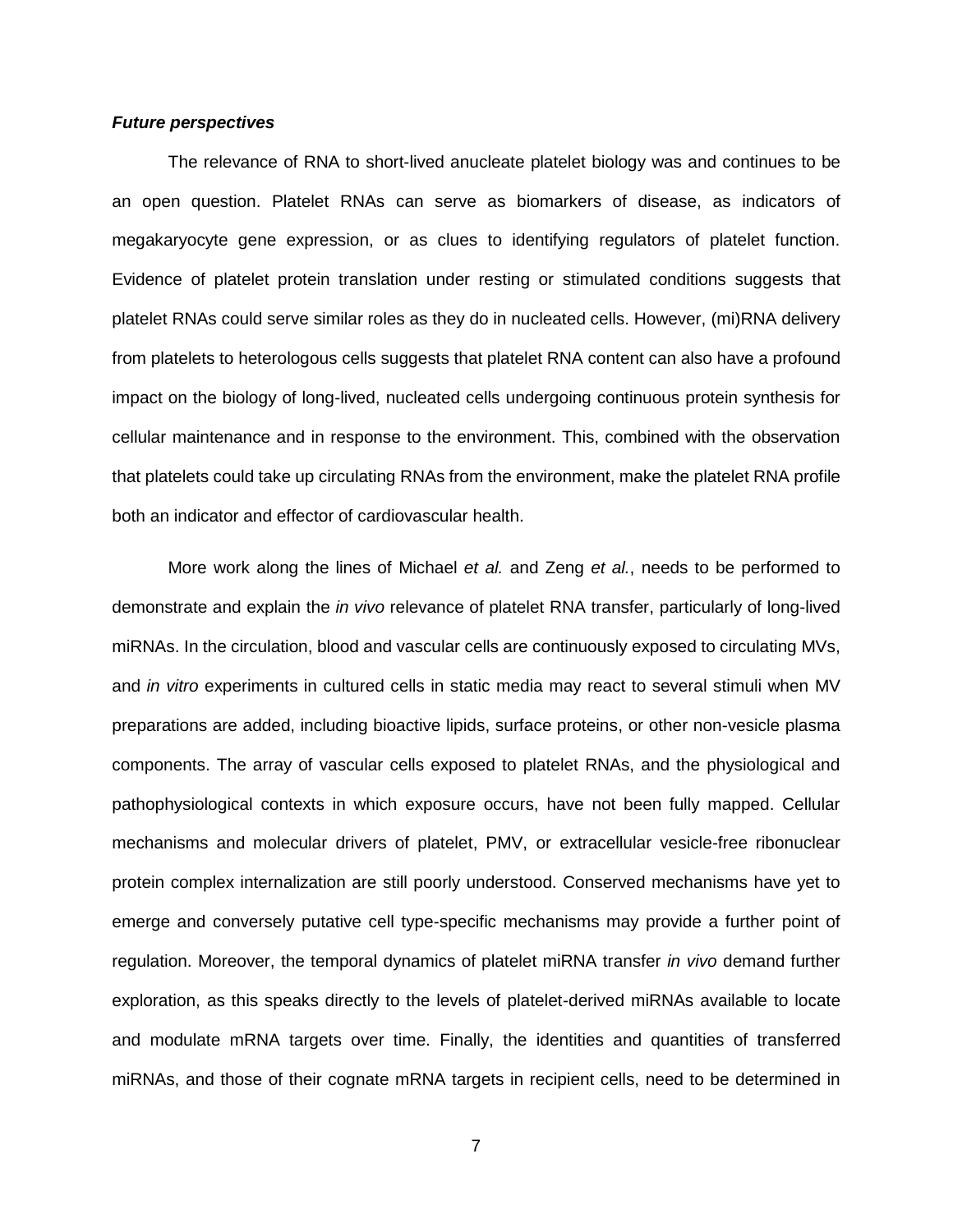each case. These issues lead straight to the central question of the physiological consequences of horizontal miRNA transfer: how does a cohort of transferred miRNAs affect the translational landscape of recipient cells to modulate function. Emergent technologies, in particular next generation RNA sequencing and better *in vivo* imaging, will continue to bring us closer to understanding the integrative physiology of horizontal platelet miRNA transfer in cardiovascular health and disease.

# *Addendum*

L. C. Edelstein and L. E. Goldfinger wrote and edited the manuscript. Both authors approved the final version.

# *Acknowledgments*

The authors thank the National Institutes of Health (R01HL128234 to L.C.E. and R01HL137207 to L.E.G.) for funding.

## *Disclosure of Conflicts of Interest*

The authors state that they have no conflicts of interest.

#### *References*

1 Zeng Z, Xia L, Fan X, Ostriker AC, Yarovinsky T, Su M, Zhang Y, Peng X, Yi X, Pi L, Gu X, Chung SK, Martin KA, Liu R, Hwa J, Tang WH. Platelet-derived miR-223 promotes a phenotypic switch in arterial injury repair. *J Clin Invest*. 2019. 10.1172/JCI124508.

2 Risitano A, Beaulieu LM, Vitseva O, Freedman JE. Platelets and platelet-like particles mediate intercellular RNA transfer. *Blood*. 2012; **119**: 6288-95. 10.1182/blood-2011-12-396440.